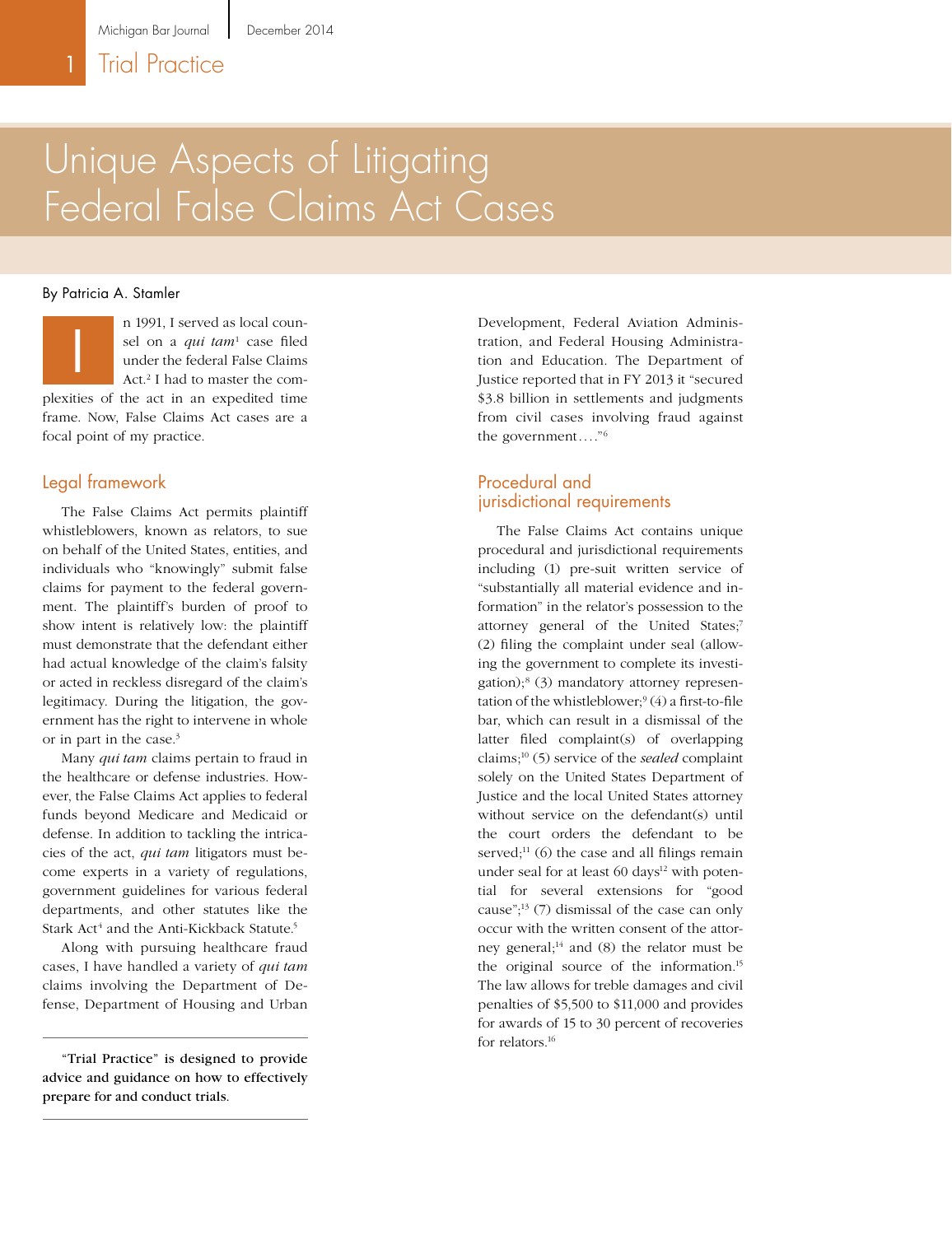### 2 Trial Practice

#### Private/public partnership

The private/public partnership creates interesting dynamics between practitio ners, relators, and the government. During the investigatory phase of the litigation, government attorneys and government agents work closely with relators and their counsel. Fundamentally, the relator's credi bility, inside information, and depth of knowledge regarding the false claims are key factors in assessing the relator's value to the case.

#### General practice tips

Counsel for relators must spend hours preparing a client for the initial meeting with government personnel. The key to a successful meeting with the government is ensuring your client is fully acquainted with all the materials in his or her disclo sure statement to demonstrate knowledge of the false claims allegations. It is impor tant for the relator to convey what he or she knows and acknowledge any limitations on specific issues. In addition to the substan tive preparation, it is crucial to inform your client about the meeting process, which can feel quite intimidating. Describing the location of the meeting, potential attend ees, and how the government conducts the meeting are all keys to putting the relator at ease. Posing anticipated questions to the relator will aid in easing the client's fears and prepare him or her for the meeting. The following sample set of hypothetical questions and responses are illustrative.

General knowledge of the industry and personal knowledge regarding upcoding claims

(1) **What licenses or certifications do you have in the field of Medicare/ Medicaid billing or coding?** I re ceived a BA in business from the Uni versity of Kentucky. I obtained addi tional training and certification in Medicare/Medicaid billing from Med Tech U. **Have you had any suspen sions or complaints affecting your license or certification?** No. **Have you ever been an instructor on Medicare/Medicaid billing or cod ing?** Yes, I typically lecture four to six

times a year in health law courses at various Michigan law schools.

- (2) **Describe your education and train ing in Medicare/Medicaid billing or coding.** The courses at Med Tech U covered the Medicare and Medicaid laws and regulations, including Centers for Medicare & Medicaid Services manuals. I was also instructed on CPT (current procedural terminology) coding and ICD-9 coding. I was educated on the various laws prohibiting false billing, in cluding upcoding and double billing.
- (3) **Other than ABC, what employment experience do you have in billing/ coding?** I have more than 20 years of employment history in the billing/cod ing field. I worked for We Bill Right, Inc. for approximately 10 years. I then went to work for Coding Experts, LLC for ap proximately eight years. I have been with ABC for the last three-plus years.
- (4) **You indicated that three years be fore filing your** *qui tam* **complaint, you noticed ABC's physicians and mid-level providers were billing at higher codes than the services ren dered. Why did you make such a claim?** I observed a coding pattern among certain doctors who billed every patient visit at the highest coding level possible. Further examination of the billing records showed overutilization of certain billing codes that, based on my years of experience, were statisti cally way outside the norm. **Do you know why this was occurring?** Yes. After I detected this pattern, I contacted Dr. Z and advised her of my findings. Dr. Z told me to continue billing at the codes yielding the highest level of reim bursement to capture as much revenue as possible. I was really worried about this, so I raised my concerns with Mr. B, our compliance officer. Mr. B told me not to worry and that he would handle it. **Which doctors/physician assis tants/nurse practitioners were par ticipating?** All the doctors in the prac tice group except Dr. C. **Did you notify anyone in ABC about your observa tions?** Yes. I notified my supervisor, Ms. G; Dr. Z; and Mr. B.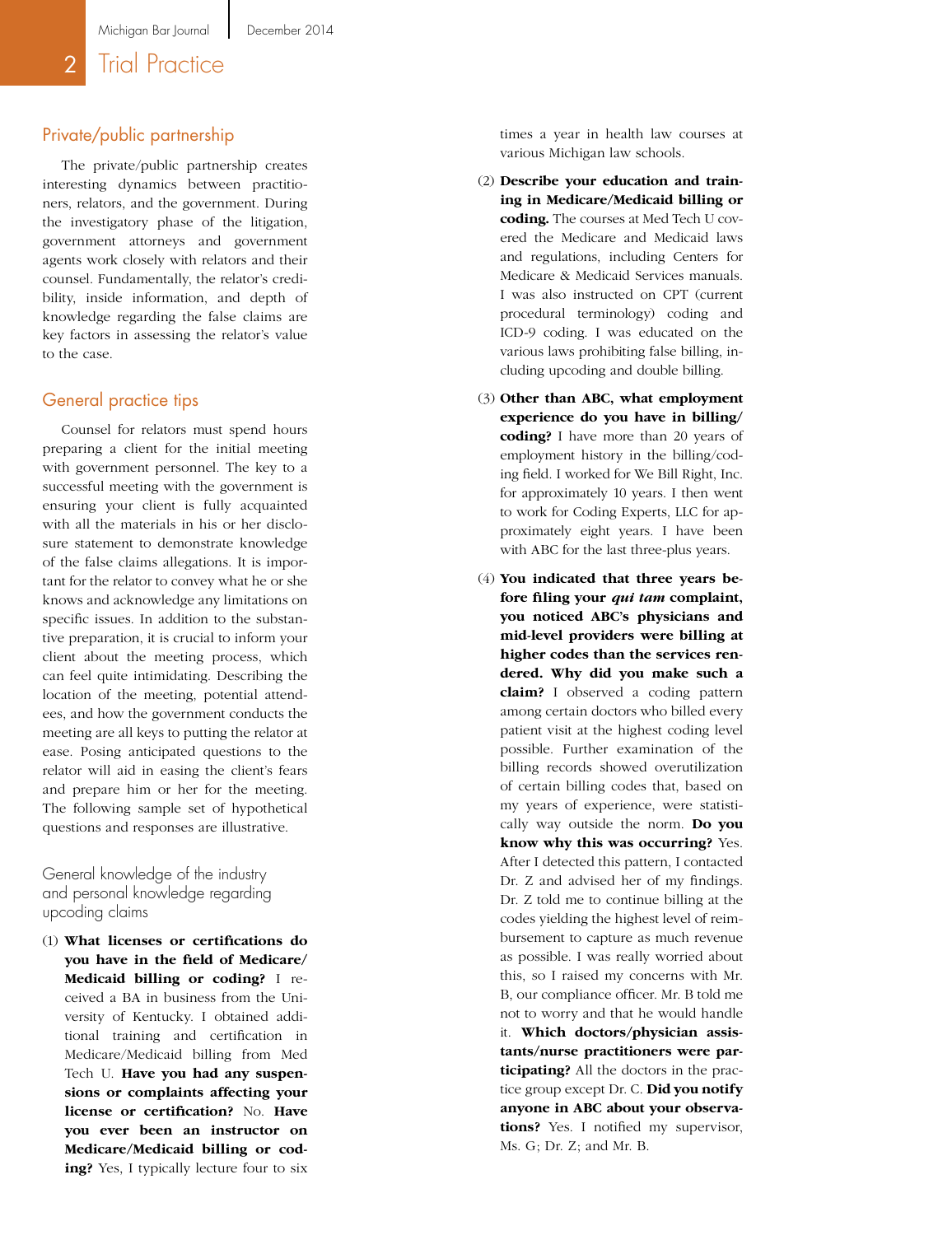### **3** Trial Practice

- (5) **You provided the government with 2,000 pages of billing records. How did you get these records?** These are billing records I personally worked on over the three years I worked at ABC.
- (6) **We observed that these records have several acronyms. Can you as sist us in defining these acronyms?** Sure. The acronym E/M is "evaluation and management"...

#### Client relations

Practitioners must establish trust with *qui tam* clients and manage their expecta tions. Often, by the time the putative rela tor seeks legal counsel, he or she has sought redress. The relator may have been terminated or is in fear of imminent termi nation. *Qui tam* clients often fear for their physical well-being. Initial phone contact occurs in hushed tones, necessitating re peated assurances of confidentiality and advising that the False Claims Act prohibits retaliation.17 Relators often have a strong sense of justice and are steadfastly right eous, outspoken, and tenacious. The very qualities that make outstanding relators can also make them challenging clients. The duration of the government's investigation and the seal requirements can pose signifi cant friction with *qui tam* clients, particu larly when they are involved in other litiga tion. The relator must constantly be on guard that breaching the seal can bar a re lator from claiming his or her portion of the government's recovery.18

#### Conclusion

The challenges that exist in litigating False Claims Act claims are often exhila rating and rewarding. The unique aspect of working with various government per sonnel—including assistant United States attorneys, FBI agents, and Office of In spector General agents—is truly reward ing. Perhaps, though, the greatest part of handling False Claims Act claims is the opportunity to work with heroic individu als who have the conviction to stand up and challenge wrongdoing.



*Patricia A. Stamler, a partner at Hertz Schram PC, heads its qui tam de partment and is a mem ber of its employment, civil rights, class action, securities, and personal injury departments. A* 

*graduate of Wayne State University School of Law, Ms. Stamler is AV-rated and has received honors from the National Trial Lawyers, Women's Bar Association,* Crain's Detroit Business*, DBusiness Top Lawyers, Leading Lawyers, Best Lawyers in America, and Super Lawyers.*

*The author expresses gratitude to Matthew Tur chyn, Esq., of Hertz Schram PC for providing valuable research assistance for this article.*

#### ENDNOTES

- 1. *Qui tam* is shorthand for *qui tam pro domino rege quam pro se ipso in hac parte sequitur*, which means "who pursues this action on our Lord the King's behalf as well as his own." *Vermont Agency of Natural Resources v United States*, 529 US 765, 768 n 1; 120 S Ct 1858; 146 L Ed 2d 836 (2000).
- 2. 31 USC 3729 through 31 USC 3733; see also PL 111-21, § 386, 123 Stat 1617 (hereafter FERA); PL 111-148, 124 Stat 119. The False Claims Act creates seven categories of false claims: (1) knowing presentation of a false or fraudulent claim to the federal government; (2) knowing creation or use of a false statement or false record to get the federal government to pay a false or fraudulent claim; (3) conspiring to defraud the federal government to get a false or fraudulent claim paid; (4) intentional failure to return all federal government money or property; (5) intentional making and issuance of a receipt for more than what the federal government actually received; (6) knowing purchase or receipt of property from a federal official who is not authorized to sell or deliver the property; and (7) knowing creation or use of a false record or statement to decrease a monetary obligation to the government. 31 USC 3729(a). The FERA amended this provision to expand liability to "knowingly and improperly avoid[ing] or decreas[ing] an obligation to pay or transmit money or property to the Government. 31 USC 3729(a)(1)(G). The Patient Protection and Affordable Care Act clarified that receipt of Medicare and Medicaid overpayments must be reported and returned to the government within 60 days of discovery and the provider's failure to timely report and return an overpayment exposes it to liability under the False Claims Act. 42 USC 1320a-7k(d)(2)(A). Note: The District of Columbia and 29 states, including Michigan, have their own false claims statutes. Michigan's statute is narrow in scope and pertains solely to false claims involving the state's portion of Medicaid dollars. See MCL 400.601 *et seq* .

<sup>3.</sup> 31 USC 3730(b)(2).